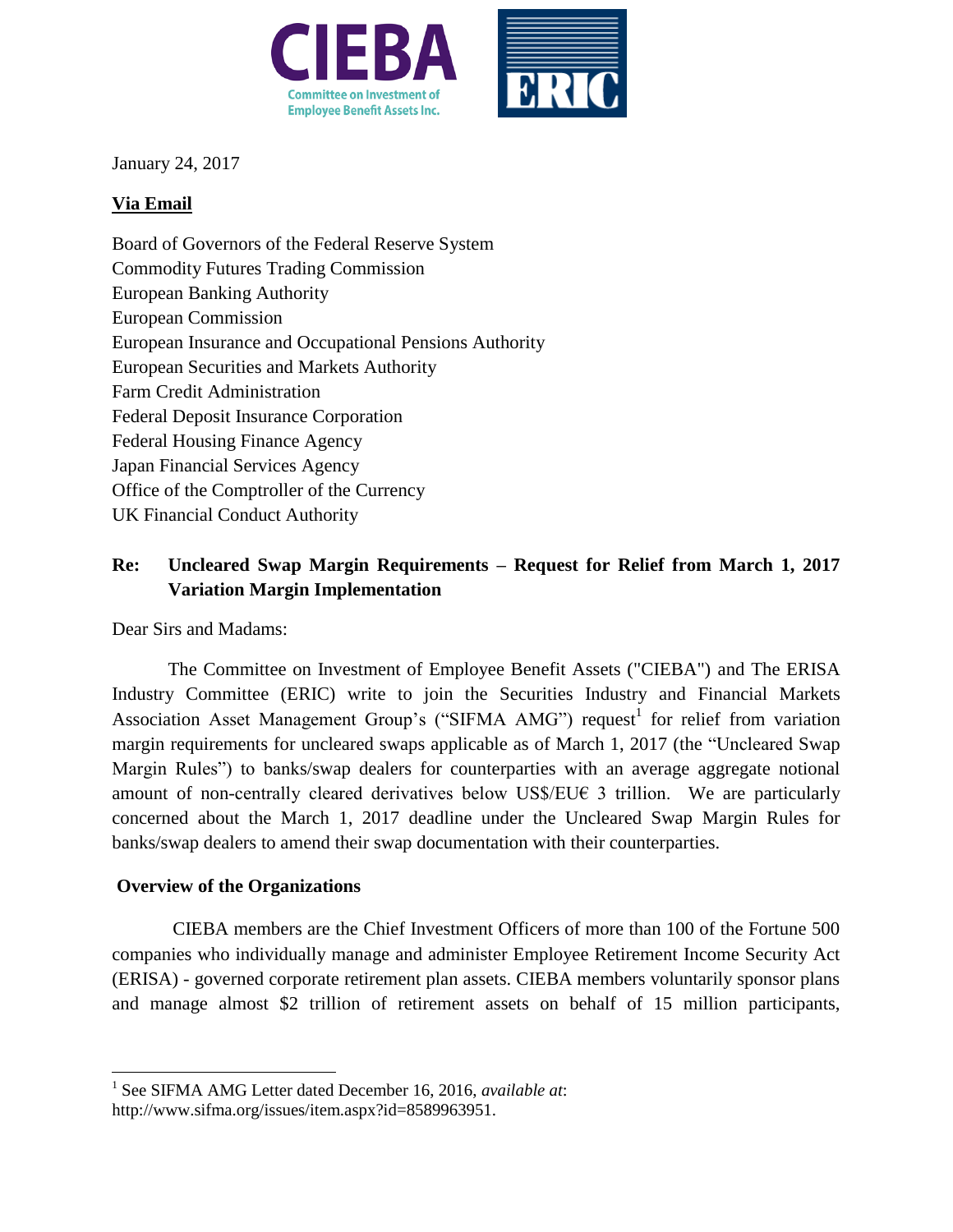representing a very significant portion of the largest private defined benefit and defined contribution retirement plans in the US.

As the largest organization of corporate pension investment officers, CIEBA represents the interests of employee benefit plan sponsors before legislators, Congress, regulators, and the media. Since 1985, CIEBA has provided a nationally recognized forum and voice for corporate pension plan sponsors on investment and fiduciary issues.

ERIC is the only national association that advocates exclusively for large employers on health, retirement, and compensation public policies at the federal, state, and local levels. ERIC's members provide comprehensive retirement benefits to tens of millions of active and retired workers and their families. ERIC has a strong interest in regulations, such as the Uncleared Swap Margin Rules, that could affect its members' ability to provide secure retirement benefits in a cost-effective and efficient manner.

## **Comments**

 $\overline{\phantom{a}}$ 

Pension plans, large and small, will be impacted by the rush to implement variation margin requirements without sufficient time for banks/swap dealers and their swap counterparties to complete the required documentation and without consideration of the impact upon investors. We urge regulators across key jurisdictions to allow a transition period for completion of this important work.

Pension plans use asset managers to professionally manage some or all of their invested assets. The disruption of asset managers' access to uncleared swap markets may impact the ability of pension plan investments to be hedged and managed. The disruption may also impact best execution, resulting in sub-optimal pricing. We are concerned that these disruptions could ultimately have a detrimental impact upon pension plan beneficiaries.

In light of these consequences, we believe that regulators should provide a six-month transition period for implementation. Such a period could help prevent the risks of investor harm without compromising regulatory goals. We are encouraged by the recent remarks of CFTC Acting Chairman Giancarlo<sup>2</sup> regarding the need to consider the impact of the March 1st deadline upon pension and retirement funds. We hope that the potential impact of such deadline, as described herein, is considered in assessing the need to adjust the timing of Uncleared Swap Margin Rules implementation.

Accordingly, CIEBA and ERIC join SIFMA AMG's request that all jurisdictions provide a six-month transitional period beginning on March 1, 2017 to permit the rolling application of the Uncleared Swap Margin Rules so as to allow market participants to make reasonable and

<sup>2</sup> Keynote Address of CFTC Commissioner J. Christopher Giancarlo Before SEFCON VII, *available at*: http://www.cftc.gov/PressRoom/SpeechesTestimony/opagiancarlo-19.